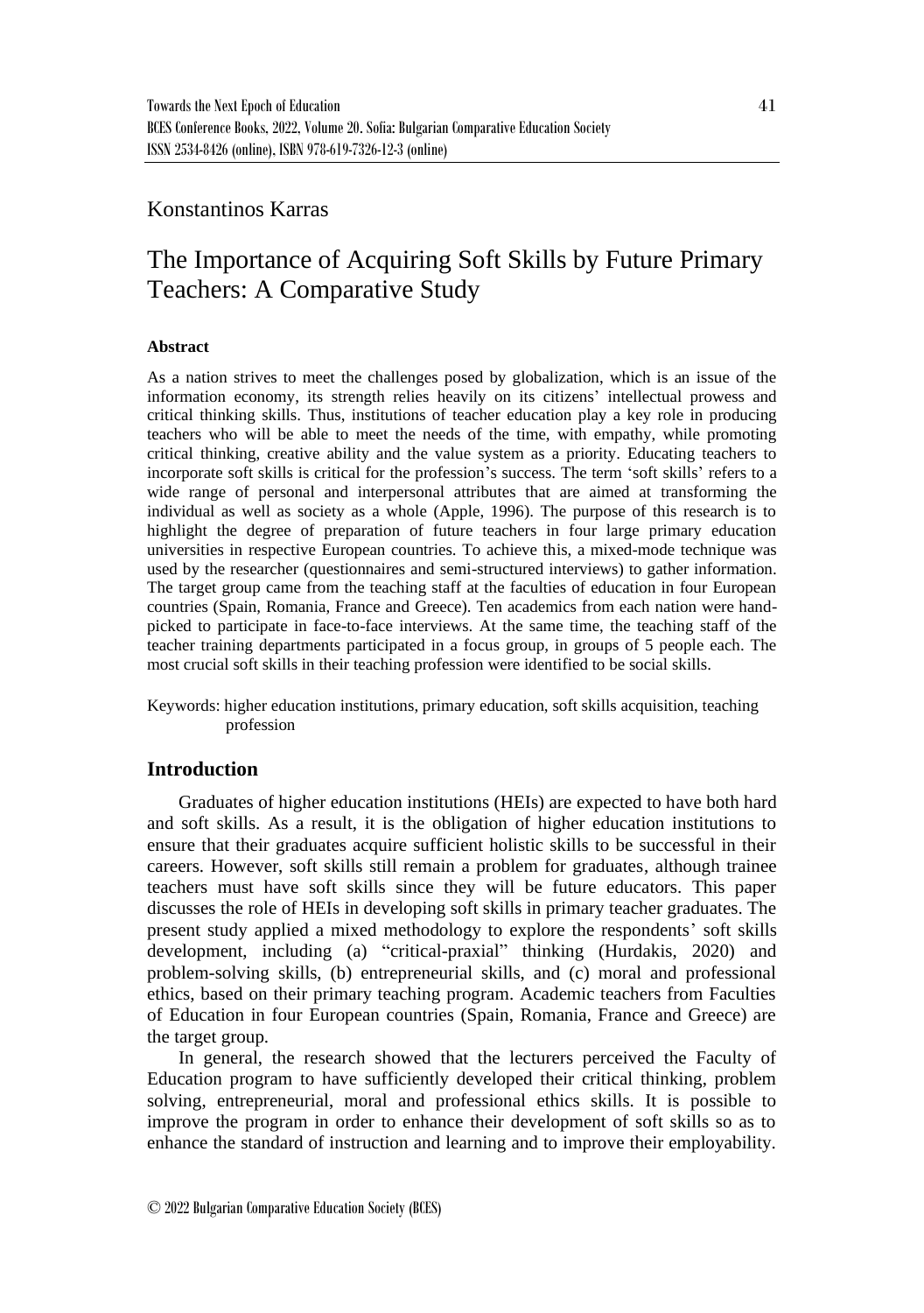This information can be used to develop primary teacher programs in HEIs that take into consideration the ongoing needs of stakeholders like schools and society in general, when redesigning the curriculum for Teacher Education programs.

Trainee teachers, like other graduates, require a certain set of soft skills in order to better respond to the demands of the education industry and society. Teachers must be taught soft skills so they can provide good and effective instruction (Tang, 2018; Häkkinen et al., 2017). HEIs, on the other hand, are having a hard time developing these soft skills among their students. Although lecturers recognize the need of incorporating soft skills into the curriculum, they have yet to do so in their pedagogy. This is due to a number of obstacles, including a large classroom setting, a limited amount of time, and other factors although the importance of soft skills is also acknowledged by students as well as time constraints (Ngang et al., 2015).

Community skills and character traits selected by a lecturer should include soft skills as a standard element (Tang & Tan, 2015). An excellent professor should be dedicated to his or her work and capable of taking charge. To effectively complete the obligations of the classroom, teaching is a comprehensive performance that requires a broad variety of knowledge and talents, including both kinds of skills (hard and soft) (Sakellariou & Mpesi, 2014). Teaching is a social, shared activity in which the lecturers and the students work together. Teaching style can be defined as a collection of behaviors. As a result, teaching ability encompasses more than just the simple conveyance of knowledge from lecturer to students. Instead, it is a comprehensive technique that facilitates and influences the learning process of students (Karras, 2014). Soft skills, also known as relationship and social skills, are essential for lecturers who work in a high-performance environment, eventually encouraging efficiency. They are thought to improve competency and, as a result, one's ability to support community advancement and transformation (Duncan & Dunifon, 2012). According to Almeida and Morais (2021), a HEI's most effective way of assessing students' and lecturers' future capability is through the use of soft skills.

To modify lecture methods for students, lecturers need to get comfortable with soft skills. In this dynamic learning environment, it will become more organized and operational, based on the lecturers' understanding, talents, and attitudes (Chamorro-Premuzic et al., 2010).

According to Schulz (2008), lecturers are critical in the development of a student's soft skills. To create such human capital, it is necessary to have an education system that is well-versed and well-designed.

# **Literature review**

Universities throughout the world are increasingly attempting to provide their graduates with specialized 'soft' skills to complement traditional 'hard' talents in order to prepare them to thrive in a quickly changing and dynamic world. While hard talents are relatively easy to define and develop, soft skills are not, despite the fact that they are increasingly recognized as equally, if not more, vital. One of the factors in the current study was the relevance of lecturers' soft skills acquisition in their teaching profession. In her article "Constructing 21<sup>st</sup>-century Teacher Education", Linda Darling-Hammond of Stanford, identifies a number of characteristics of teachers, including an understanding of individual learning styles,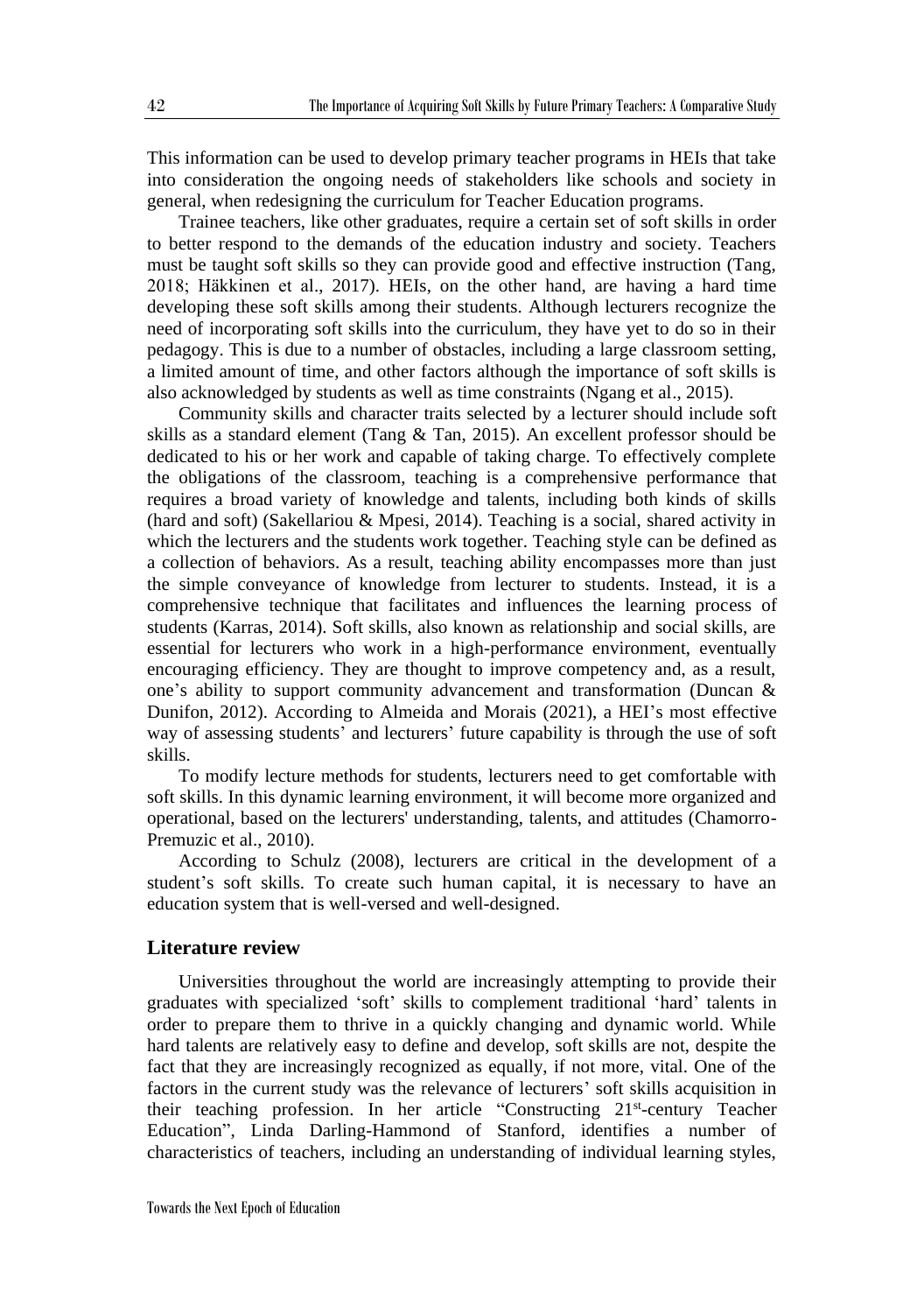knowledge of socio-culturally sensitive pedagogical content, effective use of technology, a desire for lifelong learning, strong communication, and efficient activity management skills (Darling-Hammond, 2006). Similarly, Kereluik et al. (2013) highlighted three main kinds of knowledge which instructors must possess to succeed in the twenty-first century in a critical evaluation of the literature on twentyfirst-century knowledge frameworks with relation to teachers and teacher educators: core content knowledge, digital literacy and cross-disciplinary knowledge are three subcategories of foundational knowledge. Problem solving and critical thinking, communication and collaboration and creativity with innovation, are three subcategories of Meta Knowledge. Life and job skills and leadership, cultural competence and ethical-emotional awareness are three subcategories of humanistic knowledge. Similarly, according to the Pacific Policy Research Center's study of 21<sup>st</sup> Century Skills for Students and Teachers (2010):

*... technology is redefining how we learn, the nature of how work is conducted, and the meaning of social interactions. […] Much success is built on the ability to communicate, exchange, and use information to solve difficult problems, on the ability to adapt and innovate in the face of new demands and changing circumstances, and on the ability to command and develop the power of technology to produce new knowledge.* 

An education program's purpose should be to prepare students for a career in education. As a result, while hard skills are the most important component of the curriculum, soft skills must also be adequately incorporated for the profession to be successful (Schulz, 2008).

Higher order thinking skills (HOTS) are given a lot of focus in  $21<sup>st</sup>$  century teaching and learning. HOTS is not a stand-alone subject; it is a skill that lectures and teachers should incorporate into their classes, which is why all teachers must be proficient in HOTS in order to develop that talent in their students. HOTS is important for future teachers and students because it is relevant to the knowledgebased economy and the development of information and communication technology (ICT), particularly in this period of globalization (Yen & Halili, 2015). Apart from possessing critical thinking and problem-solving abilities in order to include them into their teachings, this talent is also required for instructors to employ in learning management for students, which may help them better manage their classroom presence (Karras, 2014). Vital thinking and problem-solving skills are critical for educators, as can be observed. Not just as a talent to inculcate in their future students, but also in the way we currently 'build' the concept of 'citizen' in the context of education's socializing function, these skills must begin with trainee instructors (Calogiannakis et al., 2014).

### **Methods**

Researchers collected data using a mixed mode approach (interviews and focus groups). There were four educational programs offered by various countries, and the target group was all lecturers who were teaching them. The research process started with a carefully designed focus group, of 8 people, in which 2 teachers from each country participated. The main axes that emerged from this research phase contributed to the creation of the research protocol of the final semi-structured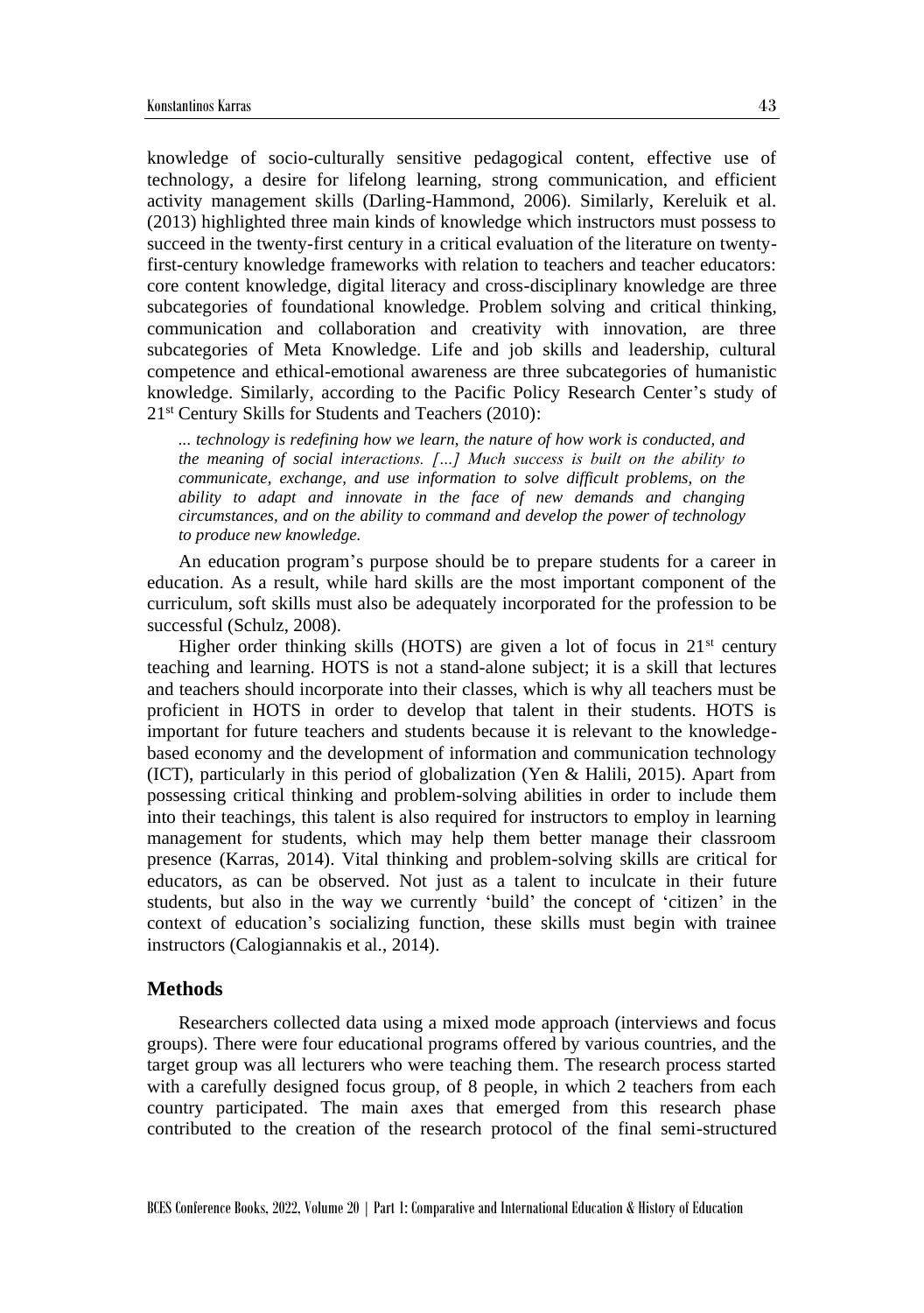interview (Figure 1). In the face-to-face interviews, forty lecturers were selected in all.

During the face-to-face focus group, we were able to gather information from eight interviewees. The eight lecturers were four females (P1-P4) and four males (P5-P8).

Each of them taught teachers education in the Elementary and Pre-Primary programs. In the following section, we discuss the results of the analysis of the eight interviewees perspectives regarding the teaching profession. The result of the discussion was that soft skills are extremely important.





To learn more about the importance of soft skills in terms of teaching quality from professors, an interview protocol was developed with the seven questions designed for the in-depth interview. Twenty lecturers from the four participating nations participated in the pilot testing, but they were not used as samples in the real study. Three specialists independently validated the substance of the interview and the focus group technique. Content analysis was used to examine qualitative data. (Bryman, 2016).

#### **Results**

In general, this study's descriptive findings revealed that in all academic programs, academic teachers followed an identical pattern when it came to the soft skills required in their career as teachers.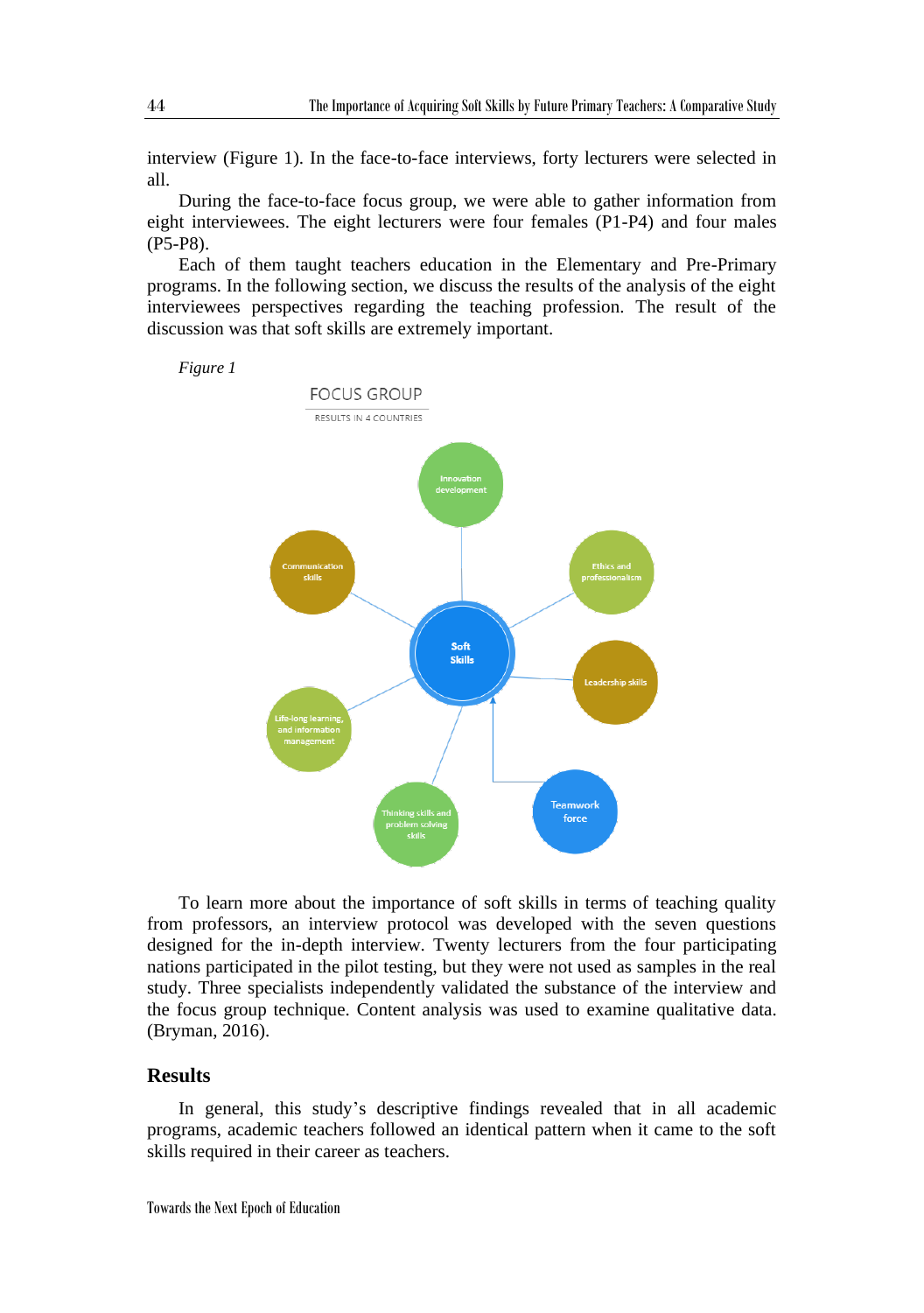The most significant soft skills in their teaching profession were judged to be "critical-praxial" (Hurdakis, 2020) thinking and problem-solving abilities. The sole variation between the four programs was leadership ability, which was discovered to be the least-required talent in teaching.

The results of the content analysis revealed that the skills required for lifetime learning differed significantly. Spain lecturers placed a higher value on lifelong learning than Greece lecturers, while French academics placed a higher value on lifelong learning than Romanian lecturers. Furthermore, there was a substantial difference in teamwork skill across Spanish, French, and Romanian instructors, with Greek lecturers appearing to require more teamwork skill than their counterparts.

Soft skills developed by lecturers are crucial to them, according to the interviewees, in order to give excellent and effective instruction, as specifically stated by P1, P3, P5, and P7.

*I believe that soft skills are necessary for professors to be exceptionally skilled in all areas in order to excel in this profession. Excellence teachers' communication, critical thinking, and lifelong learning are just a few of the wonderful soft talents that may be acquired and they are the only ones who can deliver excellent teaching.* (P3)

*Lecturers will be able to understand the diverse students' capabilities and knowledge speeds. This ability also contributes to the development of inspired teaching.* (P5)

*Being a competent communicator is vital so that practical teaching and learning may take place at the same time. Lecturers need soft skills to be able to use a variety of teaching strategies with students of varying abilities or levels.* (P7)

The majority of respondents said communication skills were the most important in teaching. When lecturers use a variety of teaching techniques, they can reach out to students with varying learning capacities and levels.

*It's critical for us to produce exceptional lecturers who can collect, comprehend, and disseminate information to our students.* (P1)

*When accompanied by inspiration, communication skills will generate fascinating and operational learning senses, assisting pupils in remembering new information.*  (P4)

*… since lecturers are only responsible for providing students with academic information.* (P6)

It is the most crucial role of a lecturer to conduct the lecture during the teaching *and learning process. The manner in which a lecturer delivers his or her lecture will determine whether or not students are able to keep up with the class.* (P7)

The interviewees stated that having such communication abilities would be crucial in conveying operative and excellent teaching. In order to make that judgment, they relayed information on incidents such as presentations, group work, peer adjustment, active learning, open class discussion, cooperative learning, etc., in order to make that determination. Enriching and developing your career P1, P2, and P5 all mentioned the need of soft skills for professional development and enhancement.

They explained how practising good communication skills helped them advance in their careers and enrich their lives.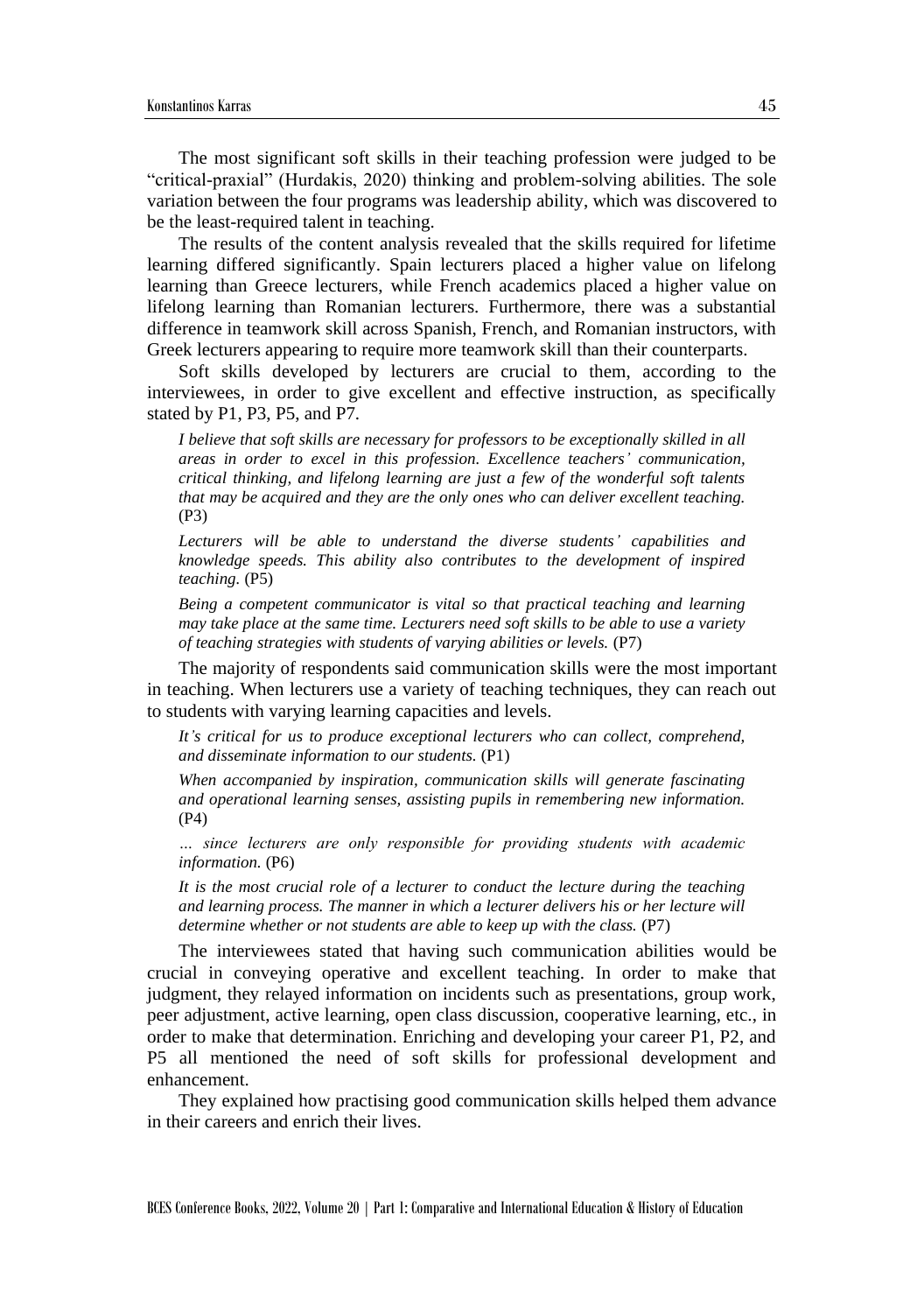*Soft skills are critical for lecturers to be exceptionally talented in these areas in order to excel in their careers.* (P1)

*It would be preferable, in my opinion, to maintain a positive qualified interface and deliver competent instruction to students.* (P2)

As expressly stated by P4 and P8, the final qualitative conclusion demonstrated that soft skills acquisition is vital for professors to manage their students.

*It is critical in regulating students that they be treated with more civility, especially those who are problematic. HEIs' teaching staff have to effectively deal with emotional outbursts both during and after the session. We aim to use this talent to help students manage everyday challenges and get back on track.* (P4)

*Each event that a professor is confronted with is unique, and lecturers must be prepared with extensive problem-solving skills in order to find the best possible answer to manage the challenges.* (P8)

P4 and P6 were asked which students agreed that critical thinking and problemsolving abilities are the most essential soft skills in the teaching profession.

*Soft skills are essential in every situation. However, I believe critical thinking and problem-solving abilities are the most crucial.* (P4)

*The most important soft skills for lecturers, in my opinion, are critical thinking and problem-solving skills.* (P6)

Six of the lecturers (P1-P4, P6, and P7) thought the most crucial soft skill was communication for delivering quality and effective learning, based on the qualitative results of the eight interviewees.

Critical thinking and problem-solving skills, on the other hand, were considered as the most significant soft skills for managing students by P4 and P8. Furthermore, P1, P2, and P5 stated that lecturers can improve by practicing reverse communication skills because it aids in their job development and enrichment.

# **Discussion and conclusion**

Based on the distinct mean scores of the four HEIs programs, the results provided average evaluations of soft skill levels. Teamwork was rated as the most important soft skill mastered by lecturers in all four education programs in order to provide their students with the ability to overcome problems that arise often in joint undertakings. Lecturers generally supervised cooperative activities that drew on students' past experiences in order to help them think critically as lifelong learners. The goal was to assist students in discovering and implementing lifelong learning strategies, so that they might improve their collaborative experiences.

Meanwhile, the lecturers stressed the importance of learning communication as the most critical soft skill. They acknowledged the value of effective communication in the classroom, according to this qualitative outcome. They also understand that every student has different skills and shortcomings. A lecturer's communication abilities can also be used to propose unique and effective answers to students' difficulties (Calogiannakis et al., 2014).

Furthermore, instructors in primary education emphasized the need for developing critical thinking and problem-solving abilities as an important soft skill. Lecturers must understand their role in the development of critical thinking and problem-solving skills.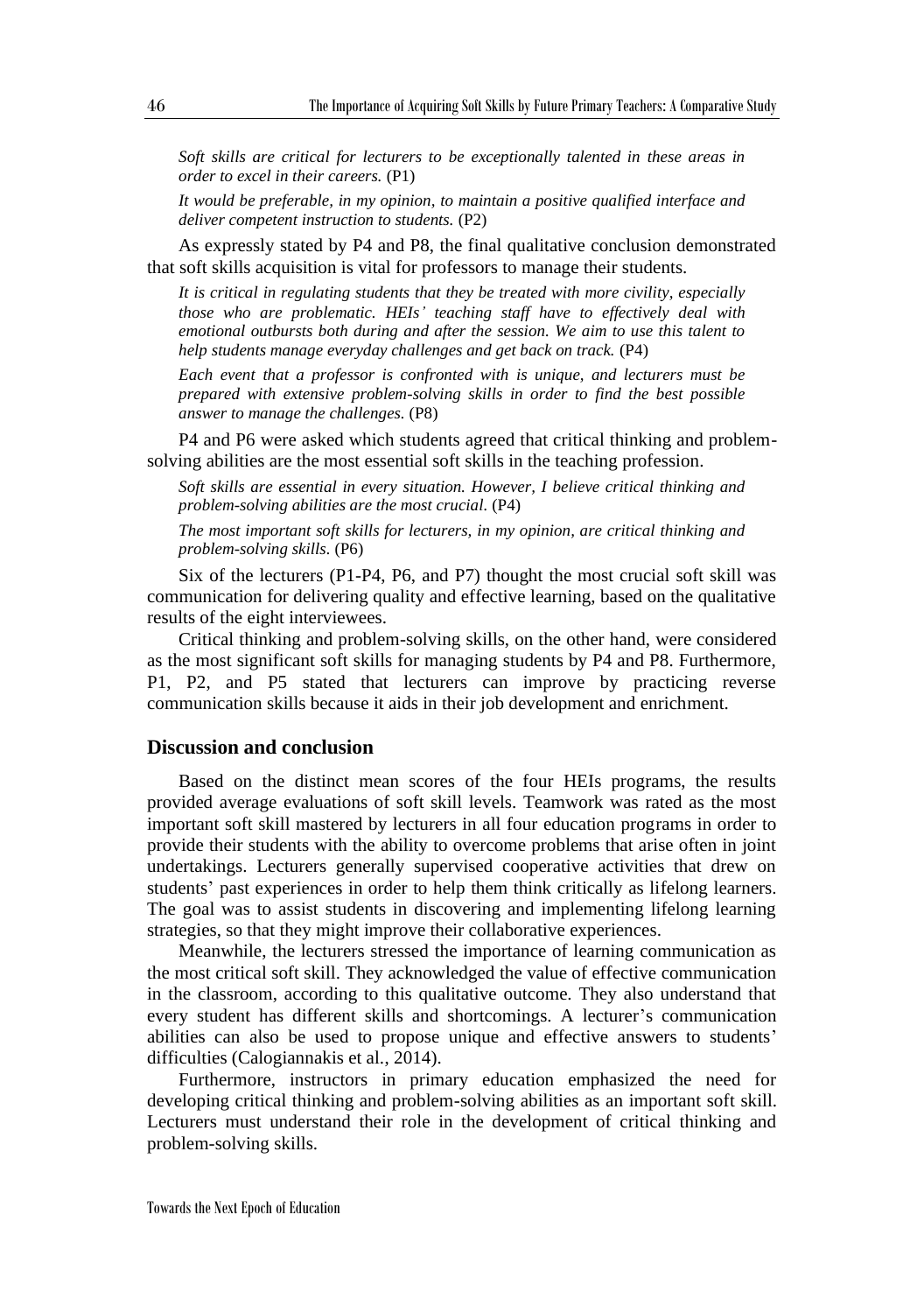Lecturers must serve as facilitators to encourage conversation and encourage students to think freely, as well as to assist students understand that critical thinking does not always lead to the perfect solution, but rather teaches them how to respond appropriately to differing judgments and ideas (Henderson-Hurley & Hurley, 2013).

To summarize, soft skill development is usually assumed to be a natural process, with the capacity to be passed on and to develop knowledge and transformative capabilities in accordance with local obligations. The acquisition of soft skills by lecturers might affect their teaching quality and student accomplishment in order to handle the problems of globalization and societal transition (Calogiannakis et al., 2014).

#### **References**

- Almeida, F. & Morais, J. (2021): Strategies for Developing Soft Skills Among Higher Engineering Courses. *Journal of Education*, https://doi.org/10.1177/00220574211016417
- Apple, M. (1996): *Cultural Politics and Education*. New York: Columbia University, Teachers College.
- Bryman, A. (2016): *Social Research Methods* (5<sup>th</sup> Edition). London: Oxford University Press.
- Calogiannakis, P., Karras, K. G., Wolhuter, C. C., Chiang, T.-H., Tendo, M. (Eds.) (2014): *Crisis in Education, Modern Trends and Issues*. Nicosia: HM Studies & Publishing.
- Chamorro-Premuzic, T., Arteche, A., Bremner, A. J., Greven, C., Furnham, A. (2010): Soft skills in higher education: Importance and improvement ratings as a function of individual differences and academic performance. *Educational Psychology*, 30(2), 221- 241.
- Darling-Hammond, L. (2006): Constructing 21<sup>st</sup>-Century Teacher Education. *Journal of Teacher Education*, 57(3), 300-314.
- Duncan, G. & Dunifon, R. (2012): Soft-Skills and Long-Run Labor Market Success. In: S. W. Polachek & K. Tatsiramos (Eds.) *35th Anniversary Retrospective* (*Research in Labor Economics*, Vol. 35) (pp. 313-339). Bingley: Emerald Group Publishing Limited.
- Häkkinen, P., Järvelä, S., Mäkitalo-Siegl, K., Ahonen, A., Näykki, P. & Valtonen, T. (2017): Preparing teacher-students for twenty-first-century learning practices (PREP 21): a framework for enhancing collaborative problem-solving and strategic learning skills. *Teachers and Teaching*, 23(1), 25-41.
- Henderson-Hurley, M. & Hurley, D. (2013): Enhancing critical thinking skills among authoritarian students. *International Journal of Teaching and Learning in Higher Education*, 25(2), 248e261.
- Hurdakis, A. (2020): Education and Society in the 21<sup>st</sup> Century. The Challenges for Pedagogy and Learning. *Journal Sciences of Education*, Thematical issue, 100-130. [in Greek]
- Karras, K. (2014): *Pedagogical Science in the past and now*. Athens, Greece: Gutenberg.
- Kereluik, K., Mishra, P., Fahnoe, C. & Terry, L. (2013): What Knowledge Is of Most Worth. *Journal of Digital Learning in Teacher Education*, 29(4), 127-140.
- Ngang, T. K., Yunus, H. M. & Hashim, N. H. (2015): Soft skills integration in teaching professional training: Novice teachers' perspectives. *Procedia – social and behavioral sciences*, 186, 835-840.
- Pacific Policy Research Center (2010): *21st Century Skills for Students and Teachers*. Honolulu: Kamehameha Schools, Research & Evaluation Division.